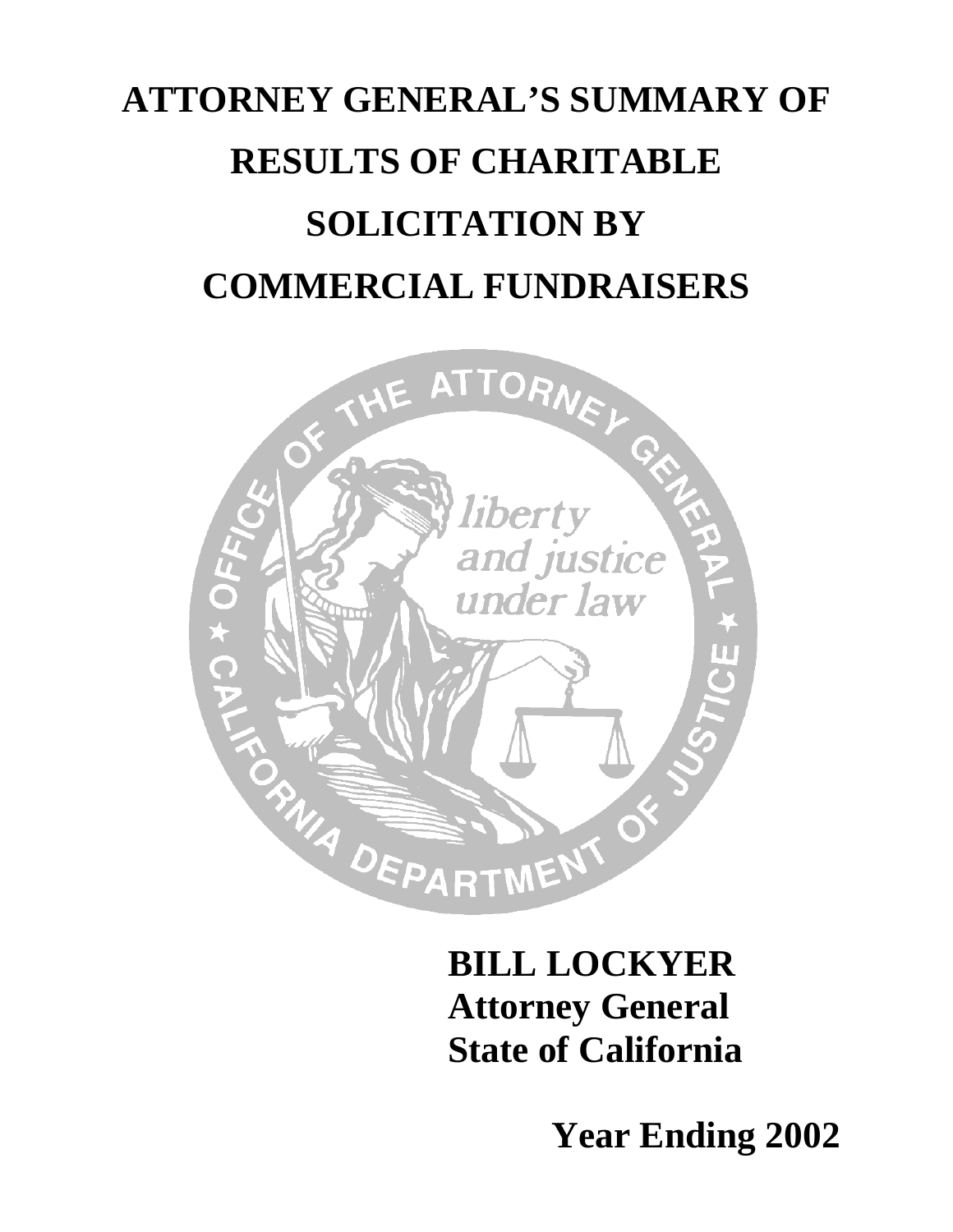#### ATTORNEY GENERAL'S SUMMARY OF RESULTS OF CHARITABLE

#### SOLICITATION BY COMMERCIAL FUNDRAISERS (Government Code § 12599)

#### TABLE OF CONTENTS

| <b>INTRODUCTION</b> |  |                                                                                                                     | <b>PAGES</b><br>$1 - 2$ |  |
|---------------------|--|---------------------------------------------------------------------------------------------------------------------|-------------------------|--|
|                     |  | 2002 REPORTS CHART: AVERAGE PERCENT TO CHARITY,<br><b>REVENUE TO CHARITY</b>                                        | 3                       |  |
| <b>TABLE</b>        |  | <b>SUBJECT/TITLE</b>                                                                                                |                         |  |
| 1                   |  | CFR LISTING BY PERCENTAGE TO CHARITY<br>IN WHICH 15% OR LESS WENT TO CHARITY                                        | $4 - 12$                |  |
| $\overline{2}$      |  | CFR LISTING BY PERCENTAGE TO CHARITY                                                                                | $13 - 52$               |  |
| 3                   |  | <b>CHARITABLE PURPOSE LISTED</b><br>ALPHABETICALLY WITH CFR                                                         | $53 - 125$              |  |
| $\overline{4}$      |  | BREAKDOWN OF CAMPAIGNS BY EVENT                                                                                     | 126-193                 |  |
| 5                   |  | LISTING OF FINANCIAL REPORTS RECEIVED<br>THAT ARE UNACCEPTABLE FOR FILING<br>SORTED BY PERCENT TO CHARITY           | 194-198                 |  |
| 6                   |  | <b>COMMERCIAL FUNDRAISERS THAT WERE</b><br>REGISTERED IN 2002 BUT DID NOT FILE<br><b>FINANCIAL REPORTS FOR 2002</b> | 199-201                 |  |
| 7                   |  | DELINQUENT REPORTS LISTED<br>BY PERCENTAGE TO CHARITY                                                               | 202-204                 |  |
|                     |  | California Department of Justice<br>2002                                                                            |                         |  |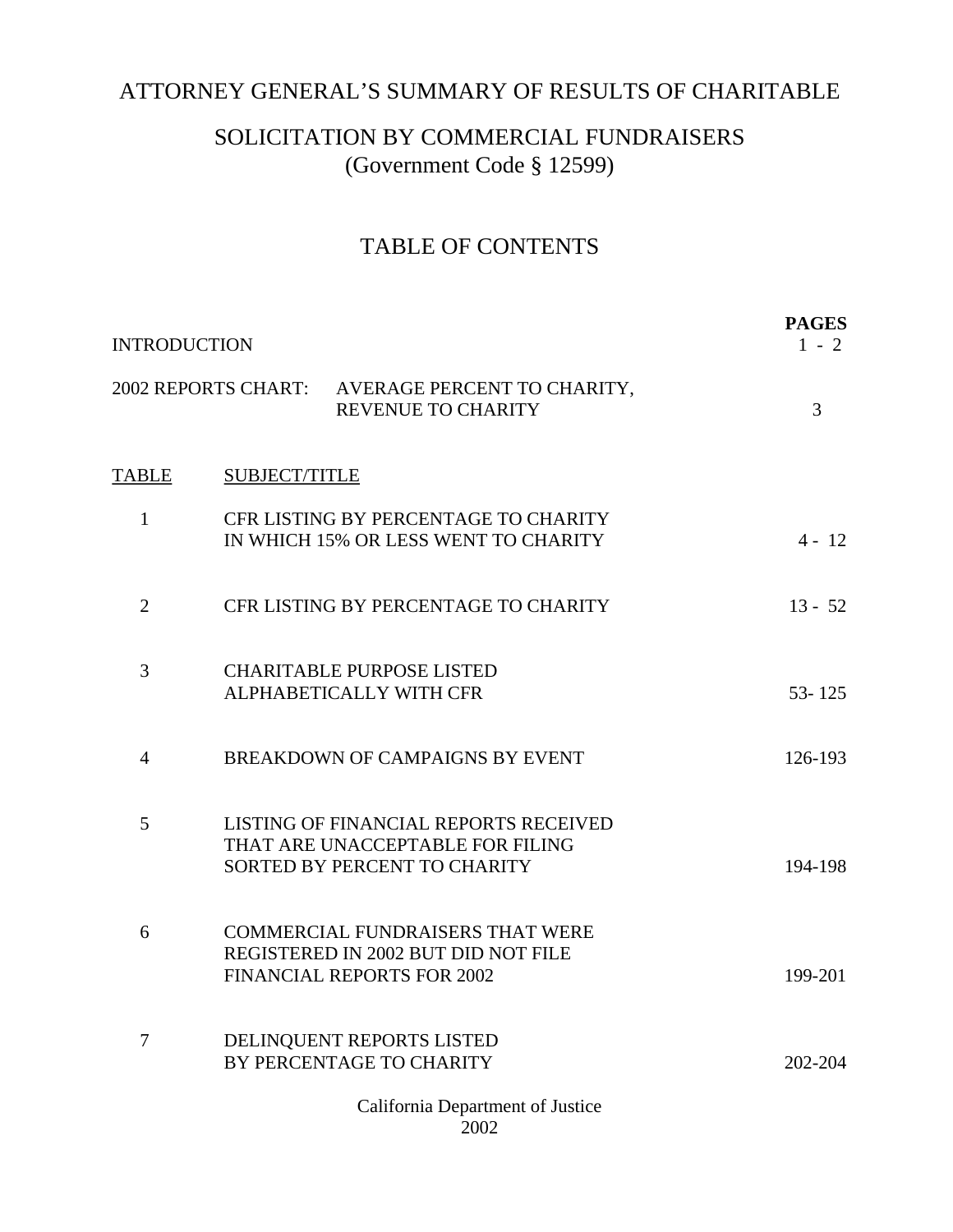<span id="page-2-0"></span>*BILL LOCKYER State of California Attorney General DEPARTMENT OF JUSTICE* 



1300 I STREET P.O. BOX 903447 SACRAMENTO, CA 94203-4470 Public: (916) 445-2021 Facsimile: (916) 444-3651 E-Mail: http://ag.ca.gov/charities/

#### **ATTORNEY GENERAL'S SUMMARY OF RESULTS OF CHARITABLE SOLICITATION BY COMMERCIAL FUNDRAISERS**

The term "commercial fundraiser" refers generally to a person or corporation that is a for-profit business and contracts with charities, for compensation, to raise money on their behalf.

The commercial fundraiser usually makes a profit by charging charities a flat fee or a percentage of the contributions collected on behalf of the charities. It is important to note, however, that most of the 85,000 charities registered with the Attorney General do *not* use commercial fundraisers to raise funds.

By law, commercial fundraisers are required to register and file annual financial disclosure reports with the Attorney General's Registry of Charitable Trusts. The data here cover activities for 2002 that were reported by commercial fundraisers in 2003.

Historical figures show that a campaign conducted by a commercial fundraiser returns, on average, less than 50 percent of the contributions to the charity. The rest is retained by the commercial fundraiser as a fundraising fee. This summary reflects the results of solicitation by commercial fundraisers in 2002, as stated in reports they are required to file with the Attorney General. In 2002, commercial fundraisers collected a total of about **\$211.3** million in charitable contributions within this state. The return to charity from the average commercial fundraiser campaign was **38.14** percent. These figures represent a decrease in charitable contributions from 2001 of approximately **70.6** million (**25%**). The average percent to charity increased slightly over the 2001 figure of **38.03** percent.

The "Average Percent to Charity" shown for this and past years was obtained by taking the percentage of contributions returned to charity for each solicitation campaign, adding the individual percentages together, and dividing by the number of campaigns, thus obtaining the "percent to charity" for the average campaign. A second table shows overall revenue raised and overall revenue to charity. Calculation of the percentage of charitable contributions going to charity using these overall figures is skewed by a few individual campaigns with revenue figures that are very high in comparison to most campaigns. Because these overall figures do not yield a "percent to charity" that is reflective of the average campaign, they have not been used in calculating the "Average Percent to Charity."

The following summarizes the total number of commercial fundraising campaigns that yielded specific percentages to charities: more than 50% to charity (**206**), between 31% and 50% to charity (**87**), between 21% and 30% to charity (**69**), between 16% and 20% to charity (**71**), and 15% and less to charity (**140**).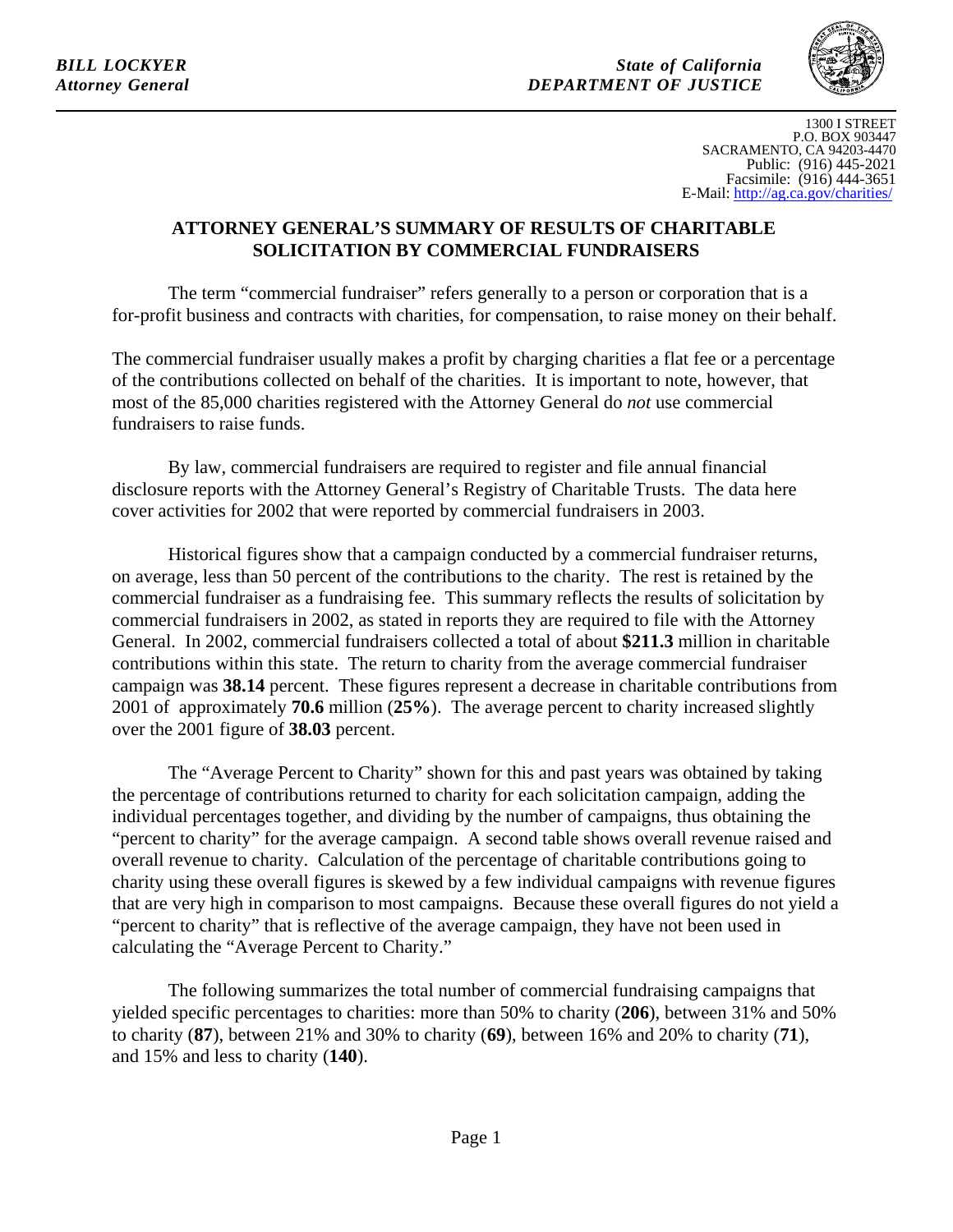It is important to note that the information in this summary is taken unedited from reports filed by the charities and fundraisers themselves. To be accepted by the Attorney General, the reports must be signed by the commercial fundraisers *and* officers of the charities for whom the solicitations were made. The actual reports should be consulted for more complete information provided by the filers. You may review the reports, as well as a wealth of information about charities and fundraising, on the Attorney General's Internet website:

#### **http://ag.ca.gov/charities/**

The Attorney General also publishes a Guide to Charitable Solicitation. You may obtain a Guide at the Attorney General's Internet website, or write to the Attorney General's Public Inquiry Unit, P.O. Box 944255, Sacramento, California 94244.